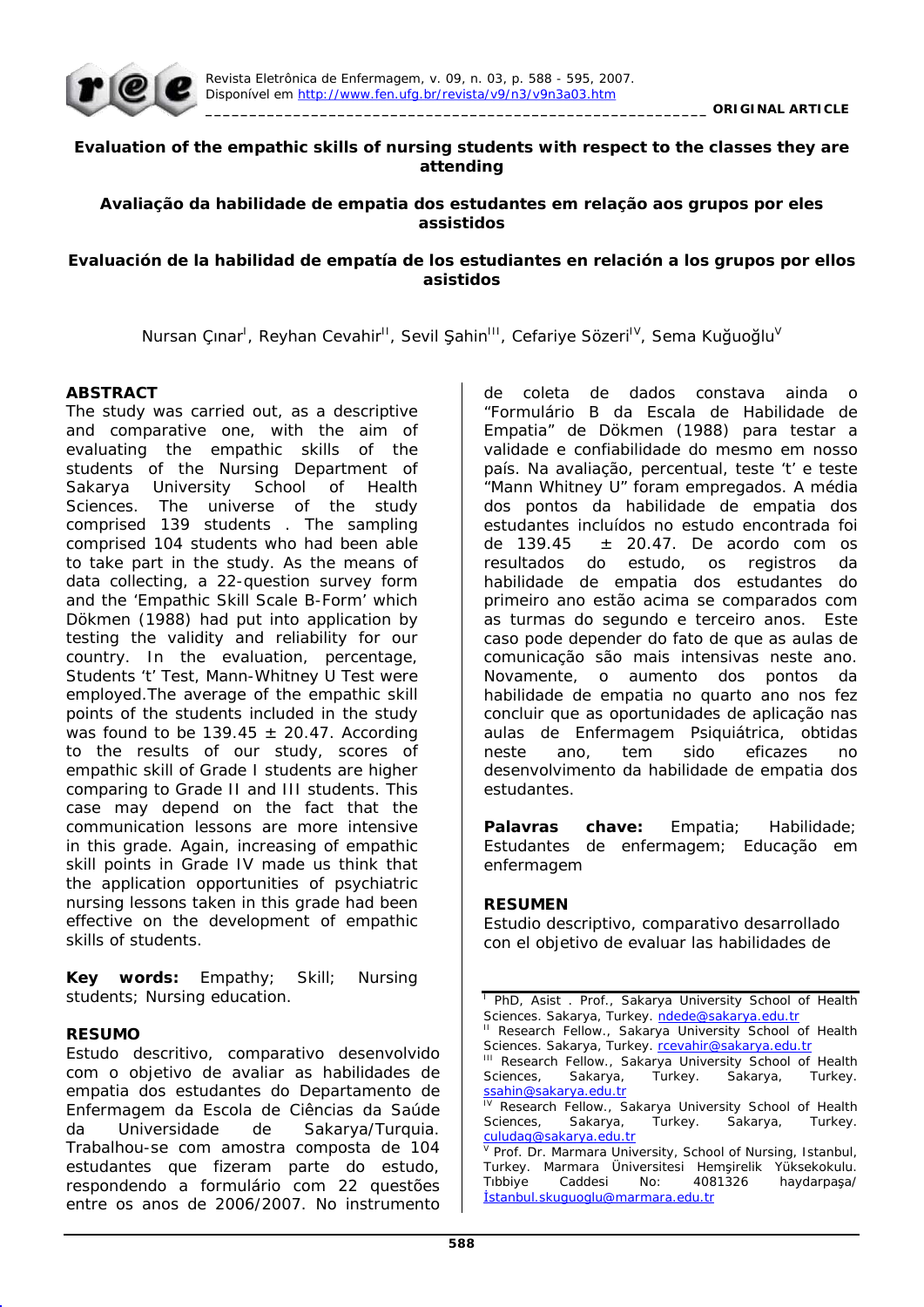empatía de los estudiantes del Departamento de Enfermería de la Escuela de Ciencias de la Salud de la Universidad de Sakarya/Turquía. Se trabajó con muestra compuesta de 104 estudiantes que hicieron parte del estudio, respondiendo a encuesta con 22 cuestiones entre los años 2006/2007. En el instrumento de recolección de datos constaba aún el "Encuesta B de la Escala de Habilidad de Empatía" de Dökmen (1988) para verificar la validad y confiabilidad del mismo en nuestro país. En la evaluación, porcentual, test 't' y test "Mann Whitney U" fueron empleados. El promedio de puntos de la habilidad de empatía de los estudiantes incluidos en el estudio encontrada fue de 139.45  $\pm$  20.47. De acuerdo con los resultados del estudio, los

# **INTRODUCTION**

Empathy is a concept deeply rooted in and central to professional nursing. Although few would argue the appropriateness of empathy to nursing, less consensus can be reached regarding the definition and application of the concept to practice  $(1,2)$ . Most research studies concerned with empathy have been undertaken in the USA and they rely heavily on the work of counselors and psychotherapists, and especially on the work of (3,4).

Empathy is a commonly used but poorly understood concept. It is difficult to define or measure as it appears to be a multidimensional concept which has not been fully identified (5).

Rogers  $<sup>(6)</sup>$  defined empathy as the ability:</sup> "to sense the client's private world as if it were your own without ever losing the 'as if ' quality". The 'as if ' you were in the other person's shoes, became 'being in' the other person's shoes, with his revised definition of empathy <sup>(6)</sup>. Nurses in the USA interested in these concepts operated from the premise that all nurses, by choosing to enter the profession registros de la habilidad de empatía de los estudiantes del primer año están superior si son comparados con los grupos del segundo y tercer años. Este caso puede depender del hecho de que las clases de comunicación son más intensivas en este año. Nuevamente, el aumento de los puntos de la habilidad de empatía en el cuarto año nos hizo concluir que las oportunidades de aplicación en las clases de Enfermería Psiquiátrica, obtenidas en este año, han sido eficaces en el desarrollo de la habilidad de empatía de los estudiantes.

**Palabras clave**: Empatía; Habilidad; Estudiantes de enfermagem; Educacíon en Enfermería.

and to remain in practice, care about their patients and hope to understand them  $(7)$ . Not surprisingly, their definitions of empathy rely heavily upon Rogerian theory, as this literature was most readily available. Thus Gagan (8) asserts that the most commonly used definition of empathy in the nursing literature is: "The ability to perceive the meaning and feelings of another person and to communicate that feeling to the other"  $(8)$ . Many contemporary nurse researchers would subscribe to these views (9-11).

A review of the literature does support the position that empathy is viewed as a crucial component of helping relationships, and is a critical concept to nursing (12-14) While empathy is identified as critical, the way in which it matters and the ways in which it is expressed remain less clear  $(15)$ . Confusion exists as to the nature of empathy and whether it is innate or learned, a personality dimension, amenable to change through experience, or an observable skill  $<sup>(15)</sup>$ .</sup>

Empathy has an axiomatic, pivotal role in the helping relationship, and has been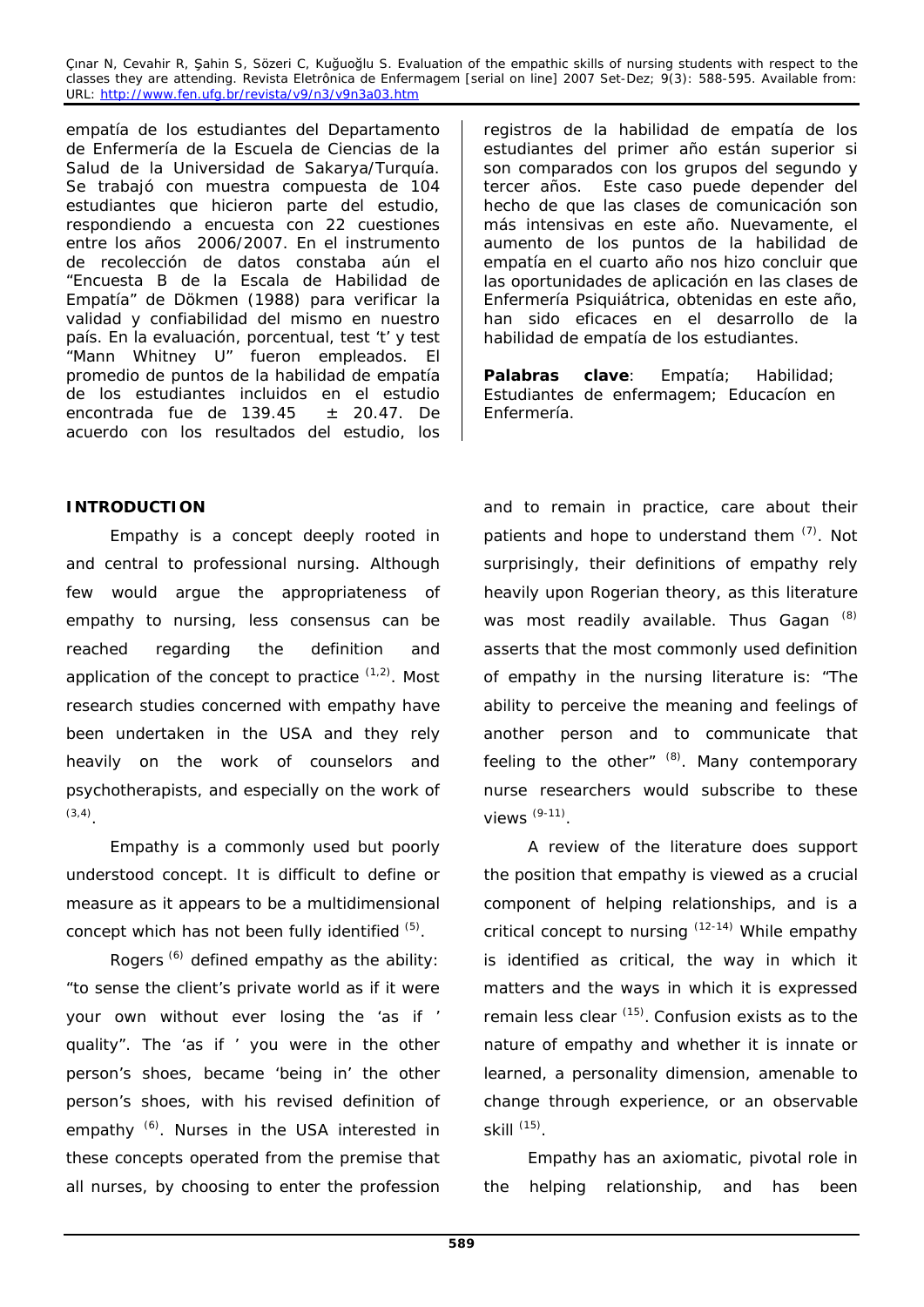assumed to have essential applications in nursing as an essential component of the nurse-patient relationship. Empathy intuitively would seem to increase the power and efficacy of the nurse- patient relationship, and can function as the cornerstone of the relationship.

This research was carried out, as a descriptive and comparative one, with the purpose of investigating the correlation between the empathic skills of the students in the Nursing Department of Sakarya University Health College and the process of nursing education.

## **INSTRUMENTS-METHOD**

The research was carried out in the Nursing Department of the Sakarya University Health College. The extent of the education given in this department is 4 years, 8 semesters, including the theoretical and practical education. The universe of the research comprised all the students given education during the 2006-2007 educational year.

The number of the students attending to the Nursing Department of the Sakarya University Health College in 2006-2007 educational year is 139. The students who had filled the forms erroneously, who weren't at the school on the day the data were collected, or who didn't want to participate in the study were excluded from the sampling; thus the number of the students comprising the sampling was 104. The descriptive characteristics of the students included in the sampling are given in Table 1.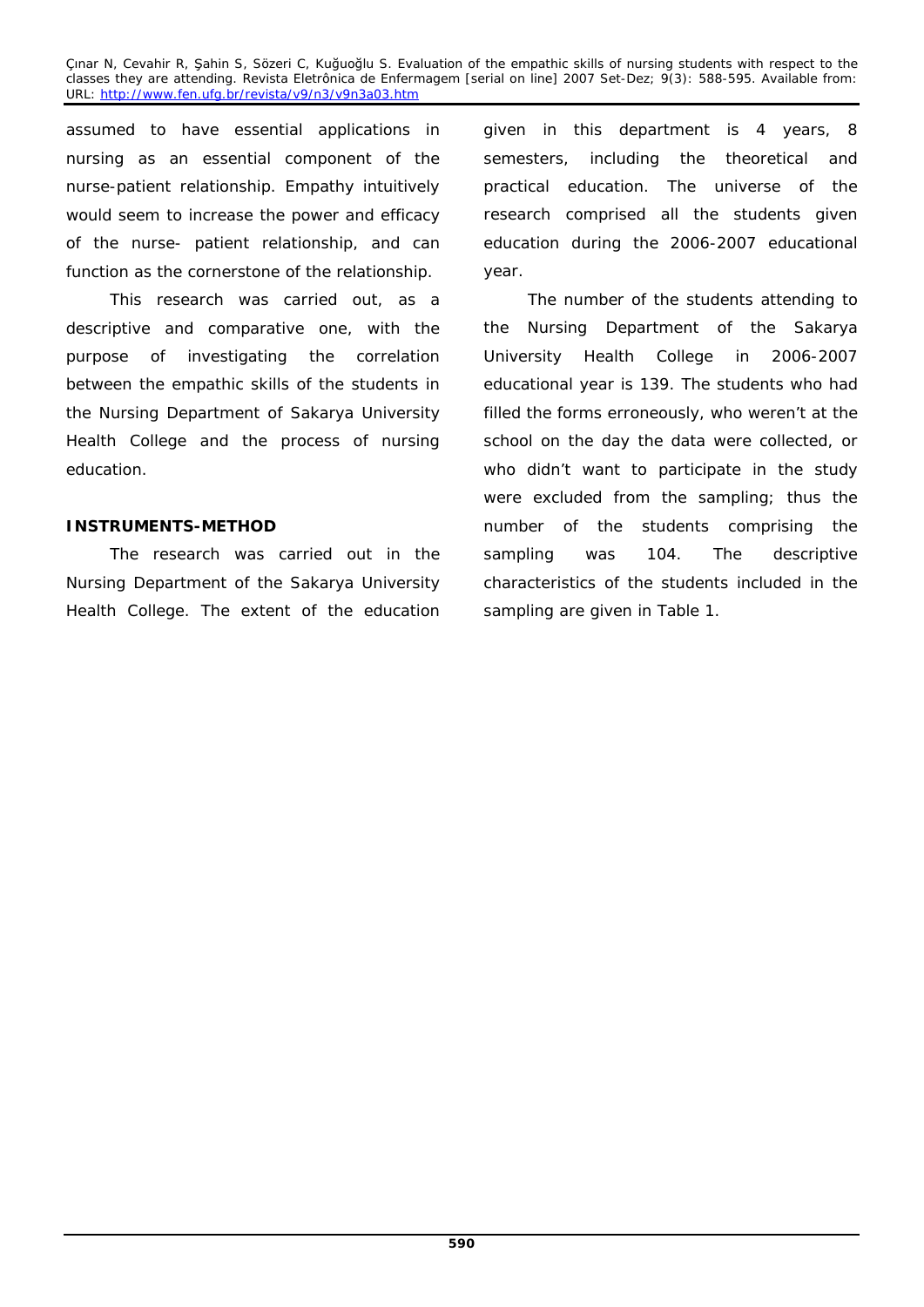| Age                            | n              | $\%$              |  |
|--------------------------------|----------------|-------------------|--|
| $18 - 20$                      | 52             | 50.0              |  |
| $21 - 23$                      | 46             | 44.2              |  |
| $24 - 26$                      | 5              | 4.8               |  |
| $27 - 29$                      | $\mathbf{1}$   | 1.0               |  |
| Grade                          | n              | %                 |  |
| $Ist$ Grade                    | 32             | 30.8              |  |
| II <sup>nd</sup> Grade         | 26             | 25.0              |  |
| <b>III<sup>rd</sup></b> Grade  | 29             | 27.9              |  |
| IV <sup>th</sup> Grade         | 17             | 16.3              |  |
| The High School Graduated From | n              | %                 |  |
| Ordinary High School           | 54             | 51.9              |  |
| Health Vocational High School  | $\overline{4}$ | 3.9               |  |
| Anatolian High School          | 10             | 9.6               |  |
| Others                         | 36             | 34.6              |  |
| The Place of Birth             | n              | %                 |  |
| Village                        | 12             | 11.5              |  |
| Small Town                     | 27             | 26.0              |  |
| City                           | 35             | 33.7              |  |
| Metropolis                     | 30             | 28.8              |  |
| <b>Marital Status</b>          | n.             | %                 |  |
| Married                        | $\mathbf{1}$   | 1.0               |  |
| Single                         | 103            | 99.0              |  |
| Accommodation                  | n              | $\boldsymbol{\%}$ |  |
| With Family                    | 25             | 24.0              |  |
| Dormitory                      | 62             | 59.7              |  |
| With Relatives                 | $\overline{2}$ | 1.9               |  |
| In a House With Friends        | 15             | 14.4              |  |
| <b>TOTAL</b>                   | 104            | 100.0             |  |

|  |  |  | Table 1: Descriptive Characteristics of the Students. Sarakaya, 2007. |  |  |  |  |
|--|--|--|-----------------------------------------------------------------------|--|--|--|--|
|--|--|--|-----------------------------------------------------------------------|--|--|--|--|

Prior to the collection of the data pertaining the research, due permissions were taken from the Sakarya University Health College Directorship and from the students as well. The data were collected just before the final exams of the spring semester of the

2006-2007 educational year, under the supervision of the researchers.

In collecting the research data, a 22 question questionnaire form including the socio-demographical characteristics of the students were used. In the questionnaire, there were questions regarding the students'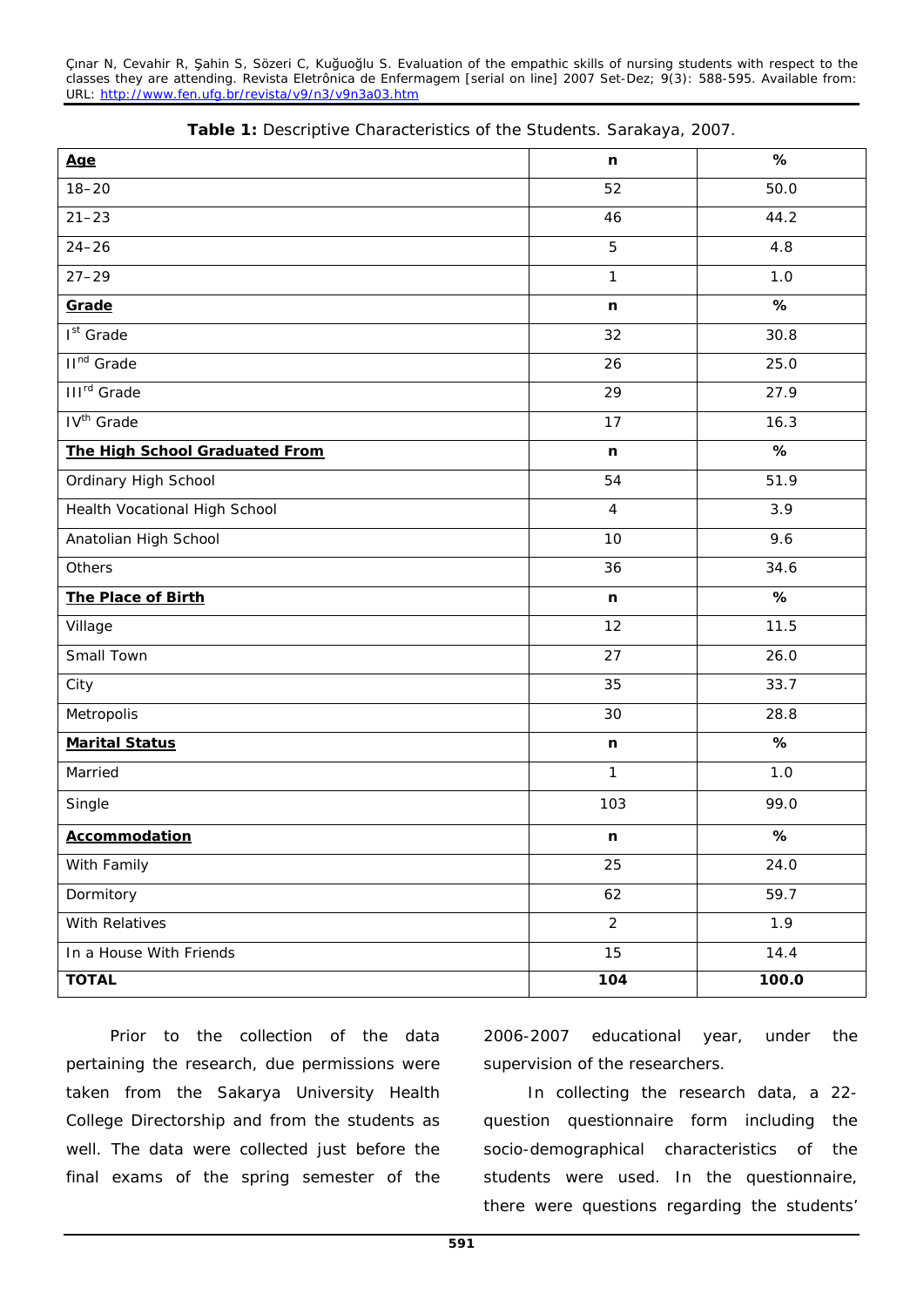grades, their ages, the number of their siblings, the educational status of their parents, the high school they had graduated from, the place they were raised and empathy.

The Emphatic Skill Scale (ESS) was developed by Dökmen<sup>(16)</sup> with the purpose of measuring the skill for empathy building. In the scale, six problems are presented and 12 response-sentences which can be said to a person expressing such a problem were listed under each problem. The participants were asked to choose four responses which they liked best (one of the twelve responses was an irrelevant response included in order to determine the random replies). The students chose totally 24 empathic responses, four for each of the six problems; and the point for each response they chose was given according to the evaluation section of the scale. The maximum point collected through ESS was found to be 219, while the minimum was 62. The validity and reliability studies for ESS were carried out by Dökmen  $(15)$ . The scale was applied to a group of 80 twice with a threeweek interval, and the repetition reliability which was carried out on 64 subjects was found to be 91. The due permission was obtained from  $D\ddot{o}$ kmen<sup>(15)</sup>, for using the Emphatic Skill Scale B-Form in our study.

Data input and analysis were performed by the researchers by using SPSS packet program. In the evaluation, percentage, students' 't' Test and Mann-Whitney U Test were employed. The dependent variable of the study was the average empathic skill points, and the independent variable was the classes the students were attending.

## **THE FINDINGS**

The averages of the empathic skill points of the students in relation to the classes are given in Graphic 1. The average of the empathic skill points was found to be  $X=139.45\pm20.47$  for the Grade I students,  $X=131.15\pm22.63$  for the Grade II students,  $X=138.24\pm14.90$  for the Grade III students, and  $X=149.94\pm16.74$  for the Grade IV students. Statistically meaningful differences were found between the average empathic skill points of the  $2^{nd}$  Grade and  $4^{th}$  Grade  $(Z=2.609, p=0.009)$ , and between the 3<sup>rd</sup> Grade and  $4^{th}$  Grade (Z=2.130, p=0.033).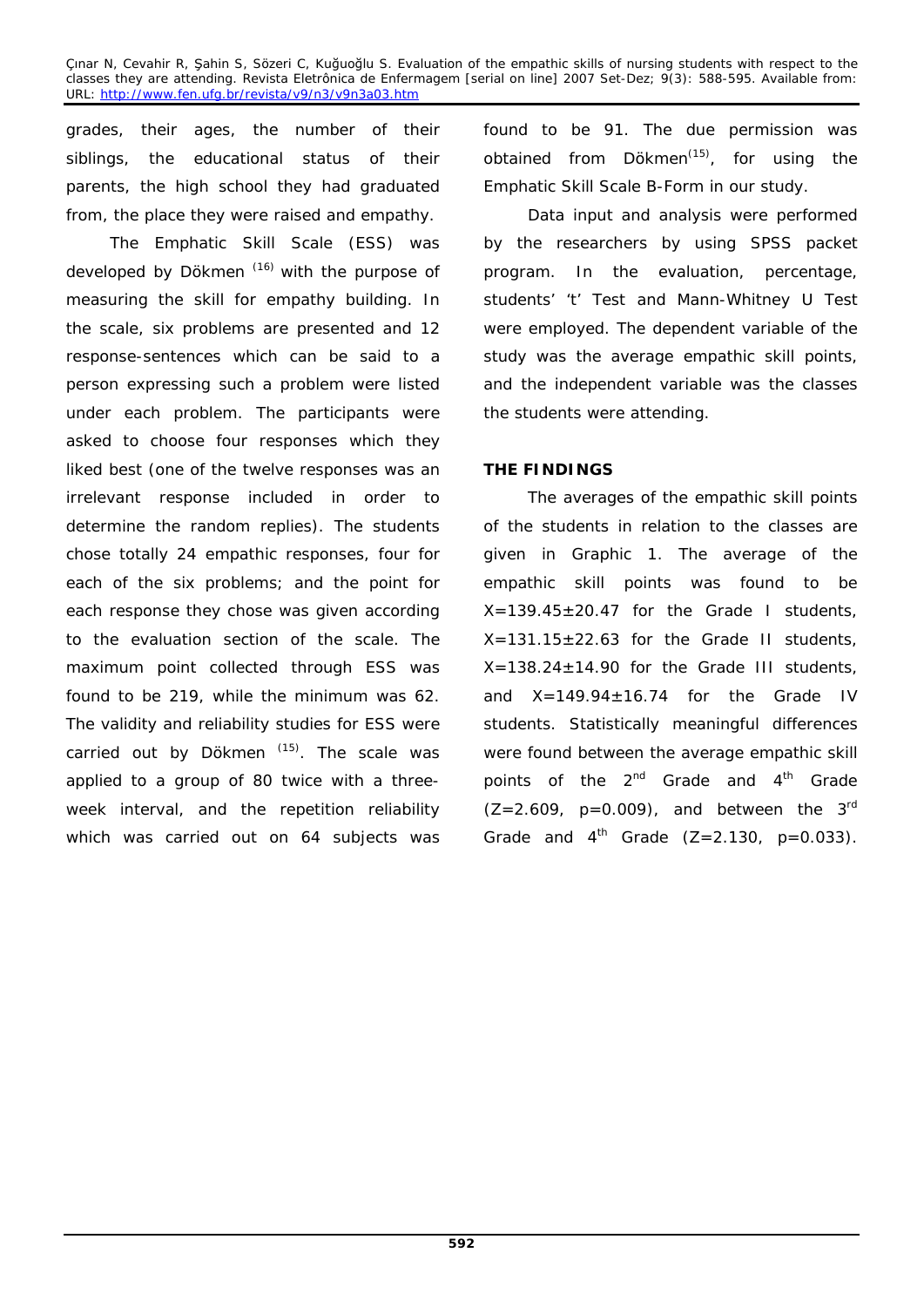**Graphic 1:** The Averages of the Empathy Points in relation to the Educational Levels. Sakaraya, 2007.



### **DISCUSSION**

Nursing is a profession based on human relations and the effectiveness of the nursing caring period depends on the skill of the nurse in building effective communication with other individuals. The nurse, while attempting to understand what the individual is experiencing through verbal and non-verbal communication, she/he also must be able to express herself/himself correctly and, as a caregiver, should be able to build and effective communication with the individual getting the care (17).

The most essential component of the helping relationship is empathy. Understanding the individual and his or her problems is only possible through empathy  $(17)$ . Empathy is proposed to influence the conceptualization of the role of the nurse and empathy can organize the input of information received by the nurse which allows him/her to form a deeper, more meaningful knowledge of the patient's experience. Nursing empathy is an extension of a basic human developmental phenomenon and more than a technical skill.

Developmental empathy has been a part of the person's life since conception and can be logically and intentionally directed through the process of nursing education and practice. Not only has empathy had an impact on the individual's past, but it influences the nurse's ability to become a more sensitive human being. Such an approach to empathy provides an understanding of empathy displayed by nurses and potentially yields new insights into methods of teaching nursing  $(6,17)$ .

In our study, there found to be a statistically meaningful relationship in regarding the average empathic skill points between the  $2^{nd}$  Grade and  $4^{th}$  Grade  $(Z=2.609, p=0.009)$  and between the 3<sup>rd</sup> Grade and the  $4^{th}$  Grade (Z=2.130, p=0.033). A statistically meaningful difference was also found in the study carried out by Mete et al  $(7)$ . (p<0.005). It is seen that many studies using the same scale have been carried out in order to determine whether the empathic skills of the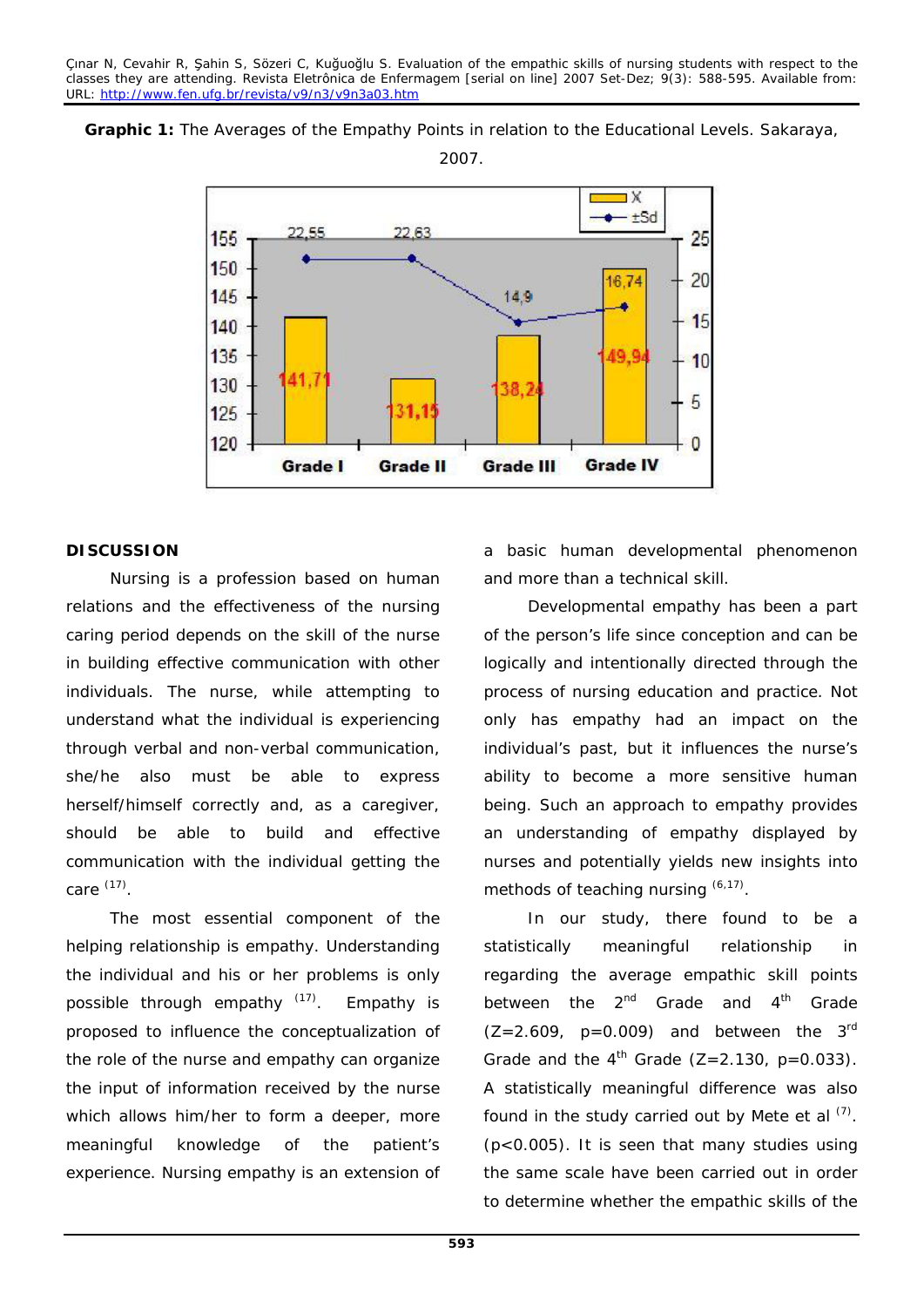nursing students can be improved by means of education. Some of these studies have shown that education is effective in empathic skill development (17-19).

It can be said that in course of education both the communication lessons and the other lessons and practices make a positive contribution to the development of the empathic skills of the students <sup>(17)</sup>. In our study, while the average of the empathic skill points for Grade I was  $141.71 \pm 22.55$ , it was found to be  $149.94 \pm 16.74$  for Grade IV, showing a positive correlation with increasing Grades. In Sakarya University Health College, the subjects connected with communication are emphasized in the general and vocational courses included in the 1<sup>st</sup> Grade and 2<sup>nd</sup> Grade curriculums. Based on the findings obtained, it can be said that education makes a positive contribution in developing the communication skills of the students.

In the relationship in which she/he helps, empathy is among the most essential qualities a nurse needs to develop, in order to be able to know the individual and the problem  $(17,18)$ . In our study, that the average of the empathic skill points of the Grade IV students has been found to be meaningfully higher can be linked to the fact that they have taken all the theoretical and practical psychiatric nursing courses, to the factor of age, and to the length of their education. In a study carried out by Pektekin et al <sup>(20)</sup>, it was determined that, after the practice of psychological nursing, the students had improved their skills in building communication with both healthy individuals and patients and also had came o a position in which they can solve their own psychological problems (20).

## **CONCLUSION**

According to the results of our study, it can be inferred that the empathic skills of the nursing students increase with their nursing education. Thus, it can be suggested that the levels of the empathic inclinations and skills of the students should be determined in the first year the students starts their education in this profession, this matter should be given due importance in curriculum, and programs should be employed for developing the empathic skills. Regarding the concept of empathy, more work needs to be done within nursing. Improved understanding of empathy as a concept uniquely used within the nursing profession is essential to facilitate, promote, and improve the health of patients.

## **REFERENCE**

1.Morse JA, Anderson G, Bottorff JL, Yonge O, O'Brien B, Solverg SM & Mcllvenn KH. Exploring empathy: A conceptual fit for nursing practice? IMAGE: Journal of Nursing Scholarship. 1992; 24(4): 273-280. 2. Öz F. Son sınıf hemşirelik öğrencilerinin<br>empatik eğilimleri, empatik becerileri ile empatik becerileri ile akademik başarıları arasındaki ilişki, 1998; 2(2), 32-38. 3. Rogers C R . Client contied therapy. Constable, London,1951. 4. Rogers C R . On becoming a person. Hougton Mifflin, Boston,1961. 5. Price V, Arcbold J. What's it all about, empathy? Nurse Education Today, 1997;17: 106-110. 6. Rogers CR. Empathic: An unappreciated way of being. Counselling Psychologist. 1975; 5: 2- 10. 7. Mete S, Gerçek E. PDÖ yöntemiyle eğitim gören hemsirelik öğrencilerinin empatik eğimli ve becerilerinin incelenmesi. 2005; 9(2): 11- 17. 8. Gagan J M . Methotological notes on empathy: Illustration of are approoch. Aduances in Nursing Science .1983;2: 33-42. 9. Kalish BJ. What is empathy? American Journal of Nursing.1973; 73(9): 1548-1553.